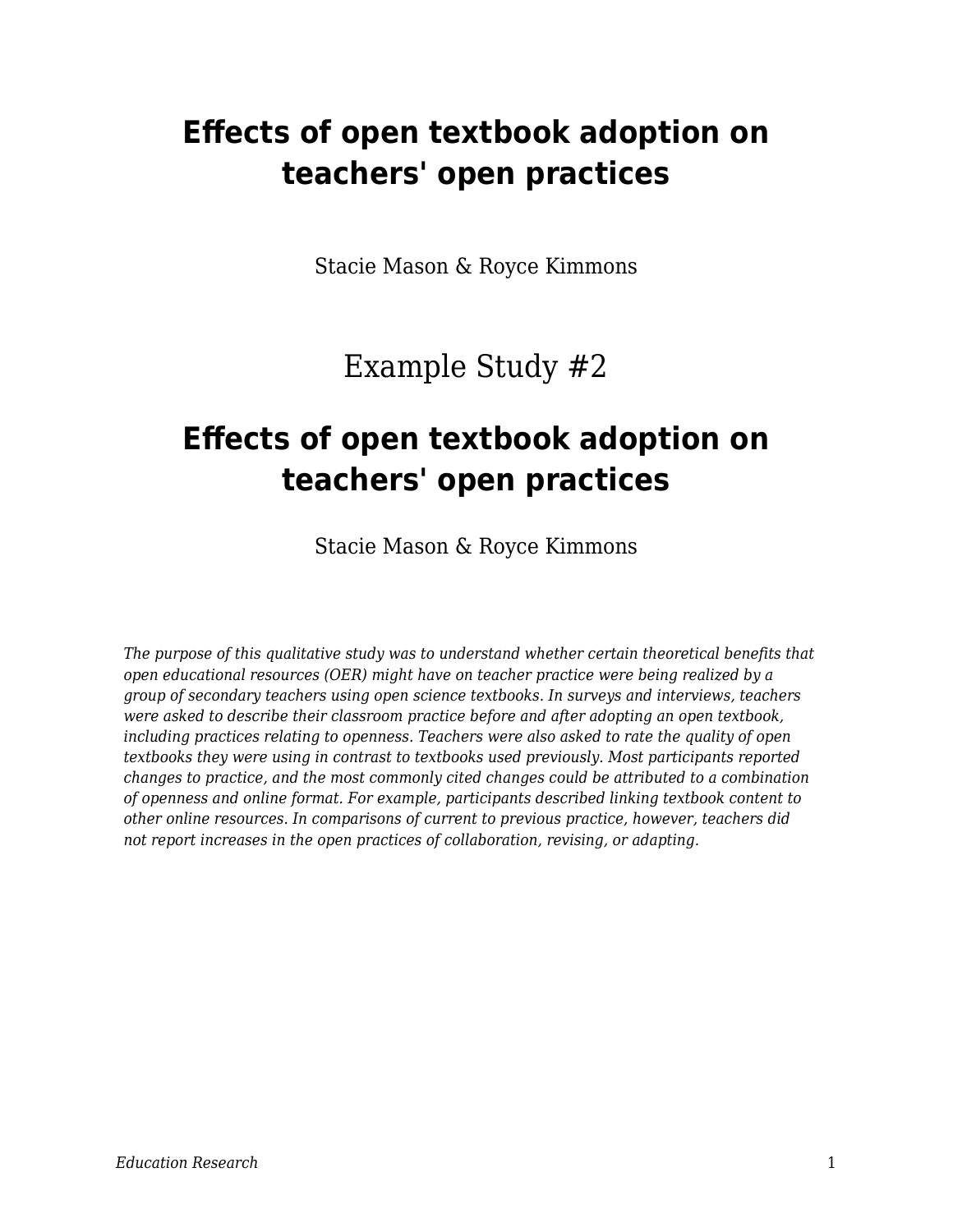### **Paradigmatic Analysis**

This qualitative study is interpretivist in nature, because it relies upon the researchers' semistructured interviews with participants to elicit valuable insights on the studied topic and utilized open coding to analyze participant responses. Note that tone-softening words like "may" and "seem" are used commonly to prevent hyperbolic language that might otherwise suggest generalizability of results to the reader. Unlike many other qualitative studies, this study also utilized surveys with numeric elements in addition to interviews, which are then represented in descriptive data tables. Though uncommon in qualitative research, such supplements do not make this mixed methods, because the quantitative data are only provided descriptively to show a snapshot of the users as a group and are not subjected to significance testing nor used to predict or generalize, meaning that the results exhibit very low quantitative rigor.

### **Introduction**

For K-12 teachers in the United States, finding textbooks that fully meet their needs can be challenging. Some textbooks are not adequately aligned to state standards, as publishers do not create separate versions for varying standards. Although *Common Core* standards are used in 42 states and four territories, textbooks labeled as "core aligned" may not actually be well-aligned; standards alignment may be tacked on afterwards and not integrated intentionally in the design (Common Core State Standards Initiative, 2016; Polikoff, 2015; Stern & Roseman, 2001). Some textbooks that do align with the standards may not be developmentally appropriate or adequate in differentiated instruction for individual student needs.

With commercial instructional materials not meeting teacher and student needs, some schools are turning to open educational resources (OER), defined by UNESCO (2016) as "any type of educational materials that are in the public domain or introduced with an open license" (para. 1). Many proponents of open textbooks note three potential benefits: (a) cost savings, (b) increased access to quality content, and (c) teacher empowerment or improved professionalism (Kimmons, 2016; U.S. Department of Education, 2015).

First, as OERs can be freely copied, used, and shared, they tend to cost less than commercial resources. Wiley, Hilton, Ellington, and Hall (2012) found that open textbooks could save schools 50% or more over commercial textbooks. With shrinking state budgets, lower cost is a compelling issue (Hilton III, Larsen, Wiley, & Fischer, 2016); however, using OER does not guarantee cost savings, as the previous study also showed that having teachers print small numbers of thick textbooks costs more than buying commercial books. Additionally, developing and supporting openly licensed resources is costly. Furthermore, reducing costs might not be a sufficient reason to replace commercial materials with OER. Administrators have reported that quality and features influenced their purchasing decisions much more than cost (K12 Handhelds, 2015).

Thus a second advantage, increased access to high-quality instructional materials, may be more important than lower expense. OER can be adapted - updated, improved, and tailored to the needs of schools and individuals - their use in schools with low budgets thus improves equity. However, not all OER are high quality, and identifying quality resources can be more difficult than trusting commercial textbook companies. Most secondary science classrooms use commercial textbooks, and selection processes vary among states, districts, and even within districts (K12 Handhelds, 2015). Prospective users must know enough about both commercial and open texts to efficiently judge their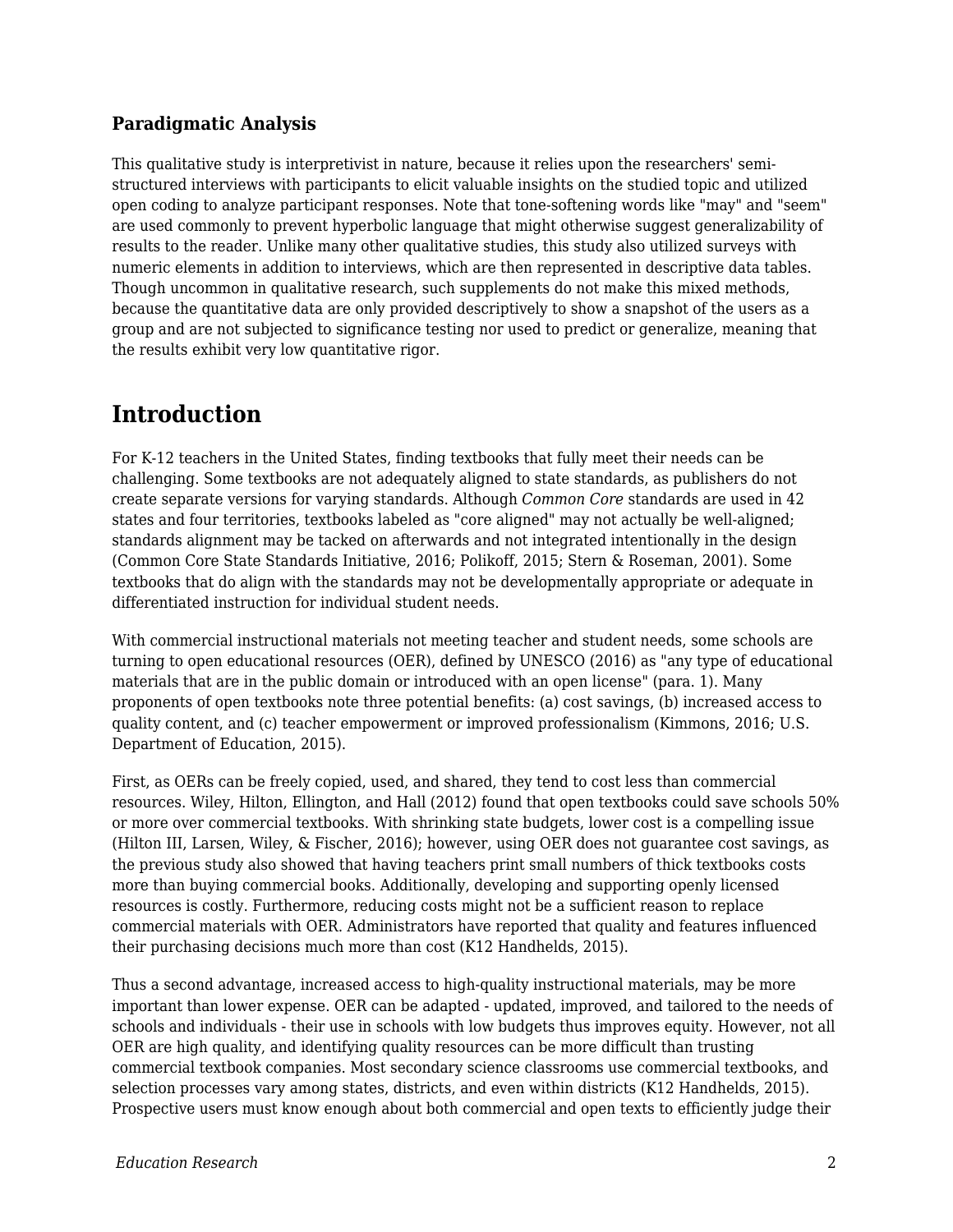#### quality.

Third, OER use can empower teachers as they adapt resources to meet student needs. Kimmons (2016) has identified three main professional benefits of openness with OER: (a) supporting professional collaboration, (b) connecting teachers and students to a global community, and (c) allowing teachers to create content. However, administrators may discourage teachers from changing approved instructional materials; teachers may lack time, inclination, or knowledge to adapt resources; and teachers desiring to adapt OER need the support and trust of administrators. Thus current power structures and expectations placed on teachers might not be amenable to teachers becoming active in curating, adopting, and adapting resources.

Likely due to its perceived benefits, use of OER in the United States is increasing. Since the U.S. Department of Education (2015) launched its #GoOpen campaign in October 2015, at least 91 districts and 19 states have committed to using openly licensed resources (Office of Educational Technology, n.d.). Through #GoOpen, districts commit to replacing at least one textbook with an open resource, and states commit to using OER, developing and maintaining an OER repository, and sharing resources with other #GoOpen states (Office of Educational Technology, n.d.).

At present, the potential benefits of K-12 OER use are mostly theoretical; currently very few studies have published data indicating whether potential benefits are being realized in K-12 settings. Most published OER research has focused on higher education, but separate K-12 studies are needed for the significantly different contexts. This study will contribute to the OER research base by examining the benefits realized by a group of secondary teachers using open science textbooks.

Three research questions guided this study:

- 1. How has using an open science textbook affected practices related to textbook use?
- 2. How and how extensively have teachers used the open practices of revision and collaboration?
- 3. How have teachers valued the open textbook used?

### **Literature Review**

The 2012 National Survey of Science and Mathematics Education reported that most science teachers used commercial textbooks, rated them positively, and supplemented them with other resources (Banilower et al., 2013). Early studies have indicated that K-12 teachers not using commercial textbooks can use open textbooks effectively (Wiley et al., 2012; Robinson, Fischer, Wiley, & Hilton, 2014; Hilton et al., 2016). Among the earliest published research on U.S. K-12 open textbook use, Wiley et al.'s (2012) study of 20 middle and high school science classes found no significant difference between standardized test scores of students using open or commercial textbooks. In a follow-up study, Robinson, Fischer, Wiley, and Hilton (2014) found that students using open textbooks in secondary science classes scored slightly higher than students using traditional textbooks. A new study comparing mathematics test results of elementary school students using OER and commercial resources found no significant difference (Hilton et al., 2016. In all three studies, outcomes for OER use, including cost and student test scores, were comparable to or better than outcomes for conventional materials.

In an international study of K-12 teachers' usage and perceptions of OER, most reported that OER helped them meet diverse needs, differentiate instruction, personalize instruction, provide broad coverage of curriculum, reflect on their teaching, and increase subject knowledge and that OER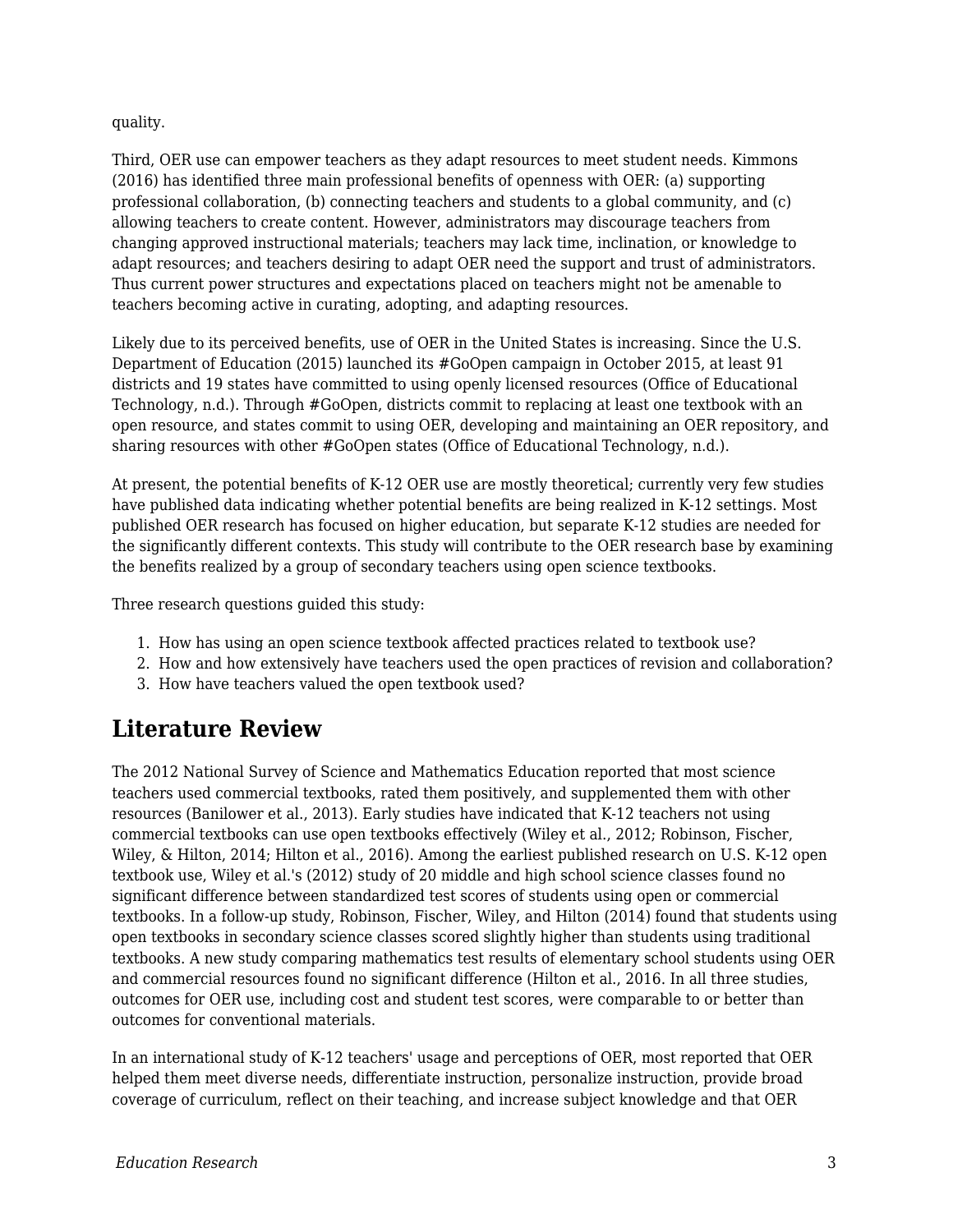increased student independence, self-reliance, satisfaction, and engagement (de los Arcos, Farrow, Pitt, Weller, & McAndrew, 2016). In Kimmons' (2015) study of perceived textbook quality, 30 K-12 teachers evaluated open/adapted textbooks 38% higher than commercial textbooks (significantly higher on all 10 criteria), and 16% higher than open (non-adapted) textbooks.

Though in early phases, OER awareness, usage, and research are increasing, revealing varied benefits and challenges. In their 2013 evaluation of the state of the OER ecosystem, The Boston Consulting Group reported the movement has momentum, though still far from mainstream. Study participants (n=165) indicated their top two reasons for adoption were flexibility and low cost, and their greatest challenges were finding quality materials, especially for non-STEM subjects, and remixing and revising materials to make them useful. Additionally, Baker, Asino, Xiu, and Fulgencio (2017) found that digital divides and student preferences toward textbooks also play a role in how OER are used in K-12.

Given these challenges to implementing OER, sustainability is a significant issue. In a summary of K-12 adoption and implementation practices, K12 Handhelds (2015) concluded that districts purchasing K-12 instructional materials were more concerned with quality than price, and additional features, "such as customization, assessments, data gathering and analysis, and professional development," were "essential to adoption" (p.1). In survey responses, K-12 administrators showed ambivalence about open practice and the perceived benefits of open licensing. Butcher and Wilson-Strydom (2008) suggested that OER development and implementation should be successful if teachers choose to adopt open textbooks; are involved in the adoption; and are provided time, training, and compensation to produce high-quality textbooks. Wiley, Webb, Weston, and Tonks (2017) take this one step further and argue that long-term sustainability of OER may be best achieved by empowering students (rather than teachers) to become the creators and remixers of OER. Another way to increase sustainability may be to focus on theoretical benefits beyond cost.

While one of the major selling points of OER is its low cost to users, the cost of adopting open textbooks may vary significantly depending on the adoption model (Wiley et al., 2012). Kimmons (2016) has argued that stakeholders should focus less on cost and more on benefits such as collaboration, differentiation, and professionalization. Similarly, various researchers have called attention to flexibility, learner-centered education, collaboration, knowledge sharing, and ongoing quality improvement (Bliss & Patrick, 2013; Butcher & Wilson-Strydom, 2008; Tonks, Weston, Wiley, & Barbour, 2013). While these perceived benefits have been primarily theoretical, they seem a logical outgrowth of the ideals of openness associated with OER.

Remillard (2005) has characterized the teacher-curriculum relationship as "a participatory relationship between the teacher and the curriculum" (p. 236). In short, to be successful, teachers need alignment of curricula with their underlying teaching philosophies and support in learning new materials (Remillard, 2005, p. 239; Taylor et al., 2015). Based on these assertions, we might expect teachers who choose to adopt open textbooks to agree with a philosophy and classroom practice of openness, such as collaboration, knowledge sharing, and ongoing quality improvement. Drawing and building on previous research regarding the implications of openness (Kimmons, 2014), this study explored whether a group of teachers who were adapting and using open textbooks were experiencing these benefits.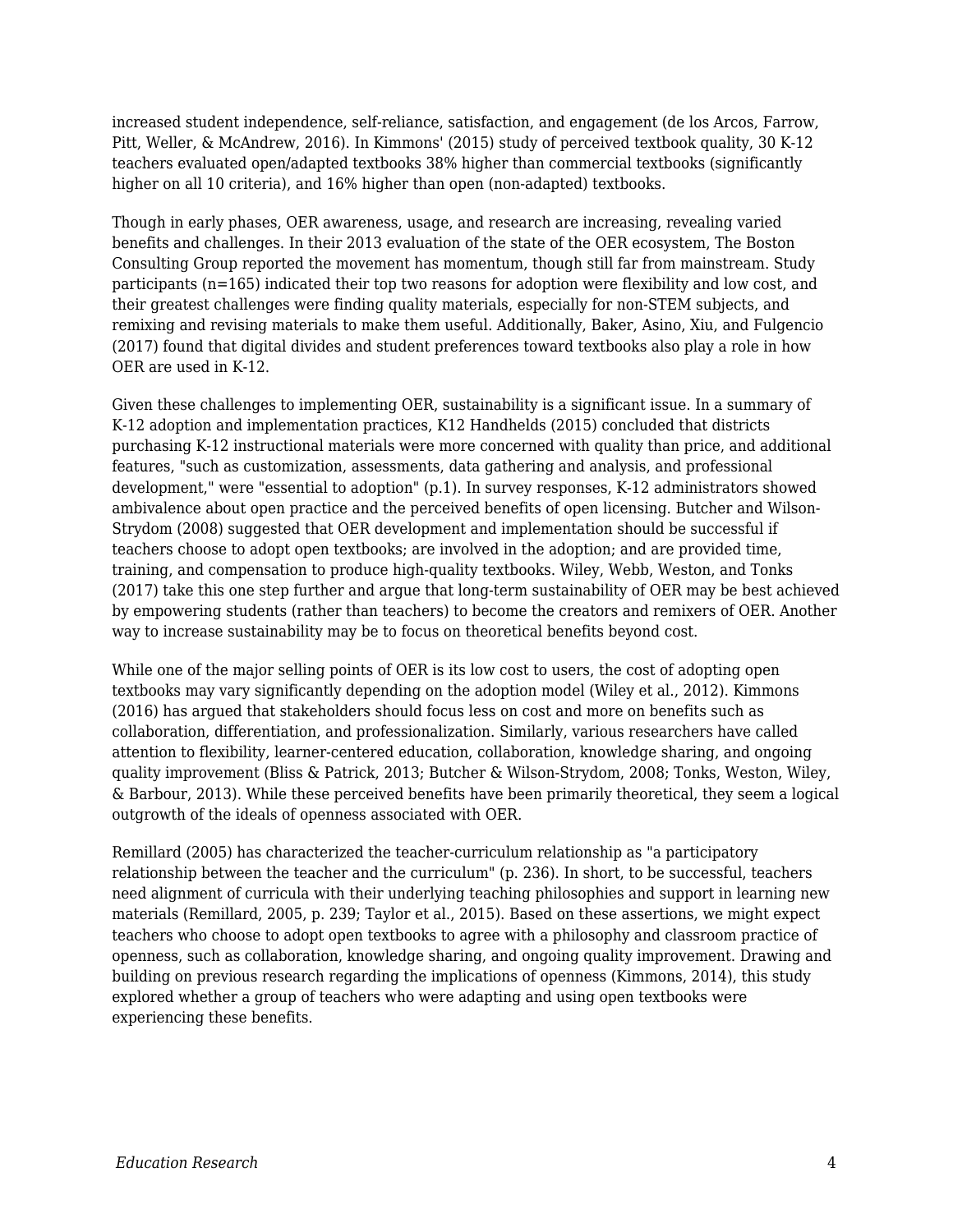## **Method**

In summer 2015, secondary science teachers from a pilot school district were brought together by the University of Idaho Doceo Center to adapt openly licensed science textbooks from CK-12, a nonprofit foundation that provides free open online textbooks and other instructional resources (CK-12 Foundation, 2017). The following summer, 36 teachers from throughout a western state met for a five-day institute to update and adapt open science textbooks to use in their classrooms in the coming fall semester. The teachers met in small groups based on their courses of instruction and used textbooks provided through the CK-12 Foundation. After this institute, participants continued working with technical and resource support from the support center; 26 secondary science teachers participated in this study using openly licensed science textbooks that they had helped to create.

### **Participants**

Participants were teachers in Grades 7-12 who had adapted and adopted openly licensed textbooks in five subjects: biology, chemistry, earth science, life science, and physical science. Their teaching experience was varied: 38% with 0-5 years and 31% with more than 15 years. All junior high and high school grade levels were represented, and there was a fairly even distribution by grade. Most teachers reported that students accessed their textbooks online: 40% used online only, 44% used both print and online, and 16% used print only.

### **Research Design**

The current "basic qualitative study" was designed "to understand how people make sense of their lives and their experiences" (Merriam, 2009, p. 23). This seemed to be the most appropriate approach because our sample consisted of a relatively small group of practicing teachers and our desire was to understand (in their own words) how using the open science textbook had affected their practice. We collected data through surveys and interviews. We began with surveys to get a general sense across the teachers of how their practices had changed and to gather open responses on their experiences. Though we used a survey to collect initial data and to provide descriptive results of our sample, we analyzed the data in a qualitative manner (e.g., non-generalizable, non-inferential). We then did follow-up, semi-structured interviews with five teachers to dig deeper into issues that emerged from the survey. Data collection, including surveys and interviews, took place from January to April 2017 after most participants had used the resource for a full semester. Though results may be unique to teachers in a particular western state, we have provided extensive detail in the teachers' own words to allow readers to determine the transferability of results to other contexts.

#### **Instruments**

The survey designed for this study included varied questions about participants' classroom practice, textbook use, and perceptions. Questions about OER usage and classroom practice were modeled after the 2012 National Survey of Science and Mathematics Education (Banilower et al., 2013). For efficiency, most questions were based on a 5-point Likert scale. Items included two constructs of 15 items, each with Cronbach's alphas of.908 and.932 respectively, suggesting high internal reliability. A few additional questions solicited open-ended responses to allow detail, variety, and complexity in responses. At the end of the survey, participants were asked whether they would participate in a follow-up interview.

For these semi-structured interviews, we created a question bank aligned with the research questions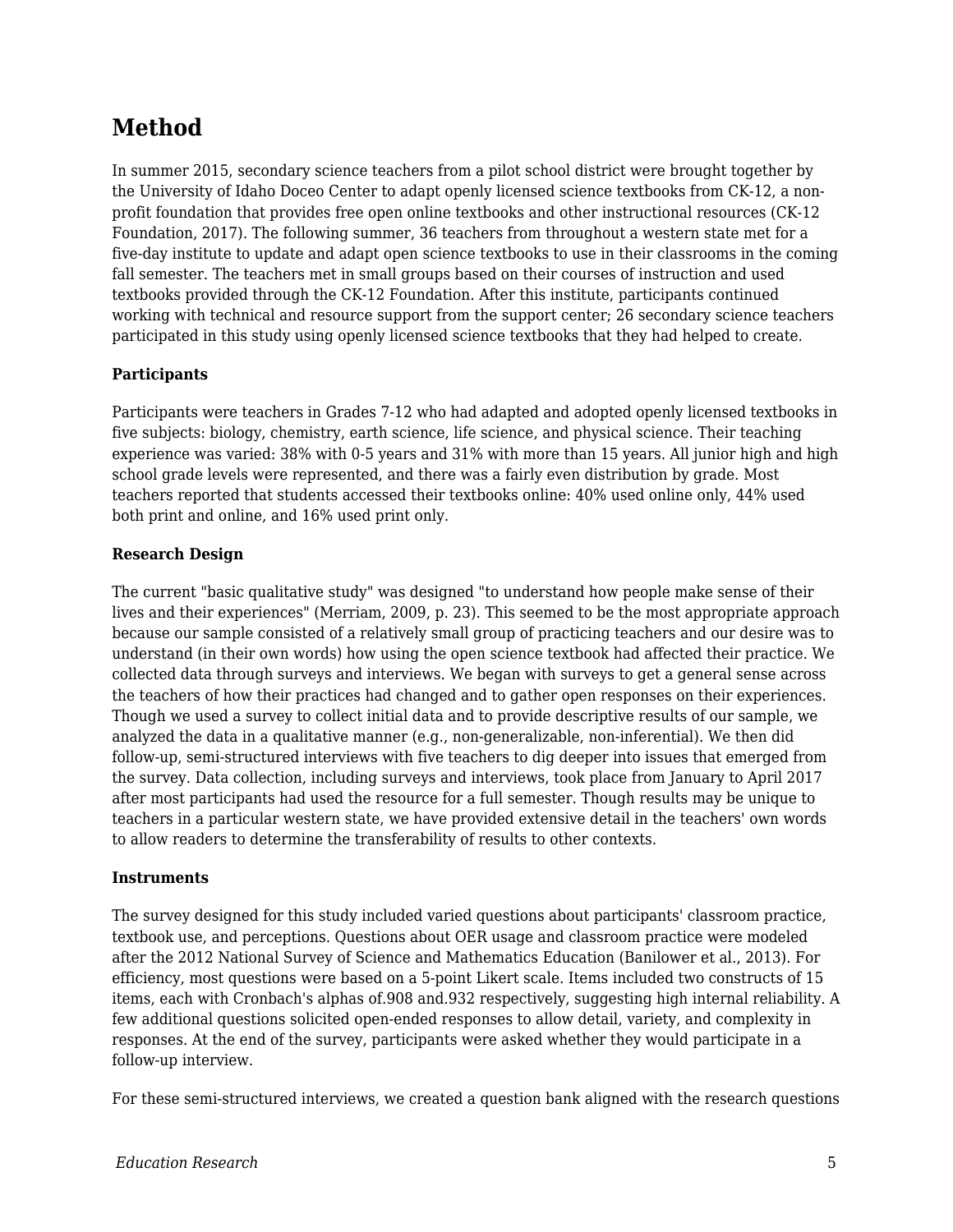guiding the study, modeled after examples of effective interview questions from Merriam (2009). Based on the participants' survey responses, the lead researcher compiled an individualized set of relevant questions for each interviewee and conducted a 10-30 minute interview via video conferencing.

#### **Data Analysis**

We used descriptive statistics to identify general patterns in the data regarding teachers' ways of using open textbooks, changes in practice since implementing them, and perceptions of them. For open-ended questions, the lead researcher used content analysis to generate themes, sorted survey responses into categories, and selected five participants who were willing to be interviewed. We transcribed, coded, and classified interview responses, preserving interviewee confidentiality by assigning each a non-gendered pseudonym (Table 1). Initially we used line-by-line coding for critical data analysis; *in vivo* codes emerged from reading the data, to which we added focused codes to refine, synthesize, and make sense of the data (Charmaz, 2006). During analysis we looked for relationships between open textbook use and classroom practices.

Table 1

| Pseudonym | <b>Textbook</b> | <b>Grade level</b> | <b>Years of teaching</b> |
|-----------|-----------------|--------------------|--------------------------|
| Alex      | <b>Biology</b>  | 10                 | 11-15                    |
| Bailey    | Life science    | $7 - 8$            | 11-15                    |
| Chris     | Life science    |                    | $6 - 10$                 |
| Dana      | Earth science   | 8                  | $0-5$                    |
| Eddie     | Earth science   | 8                  | $0-5$                    |

#### *Interview Participant Demographics*

### **Results**

#### **Survey Results**

Of 29 survey responses received, three were excluded because only background information had been provided (e.g., grade taught, number of years taught, textbook used). The survey included branching so that participants did not see all of the questions, and respondents were not required to answer every question; therefore, a number of responses varied slightly among survey items.

**Classroom practice.** Several survey questions related teachers' classroom practice to their current and previous textbooks (see Figure 1). Overall, respondents' practices were similar for both open and previous textbooks. Descriptive reports indicated they were slightly more likely to assign readings, questions, or activities from their open textbooks and less likely to skip sections of the open textbook, supplement the open textbook, revise or adapt the open textbook, or collaborate with colleagues or students to select or adapt instructional materials while using the open textbook (Figure 2). All reported changes were small (less than 0.5). The largest reported changes were decreased frequency of supplementing the textbook with outside readings or assignments and decreased revision or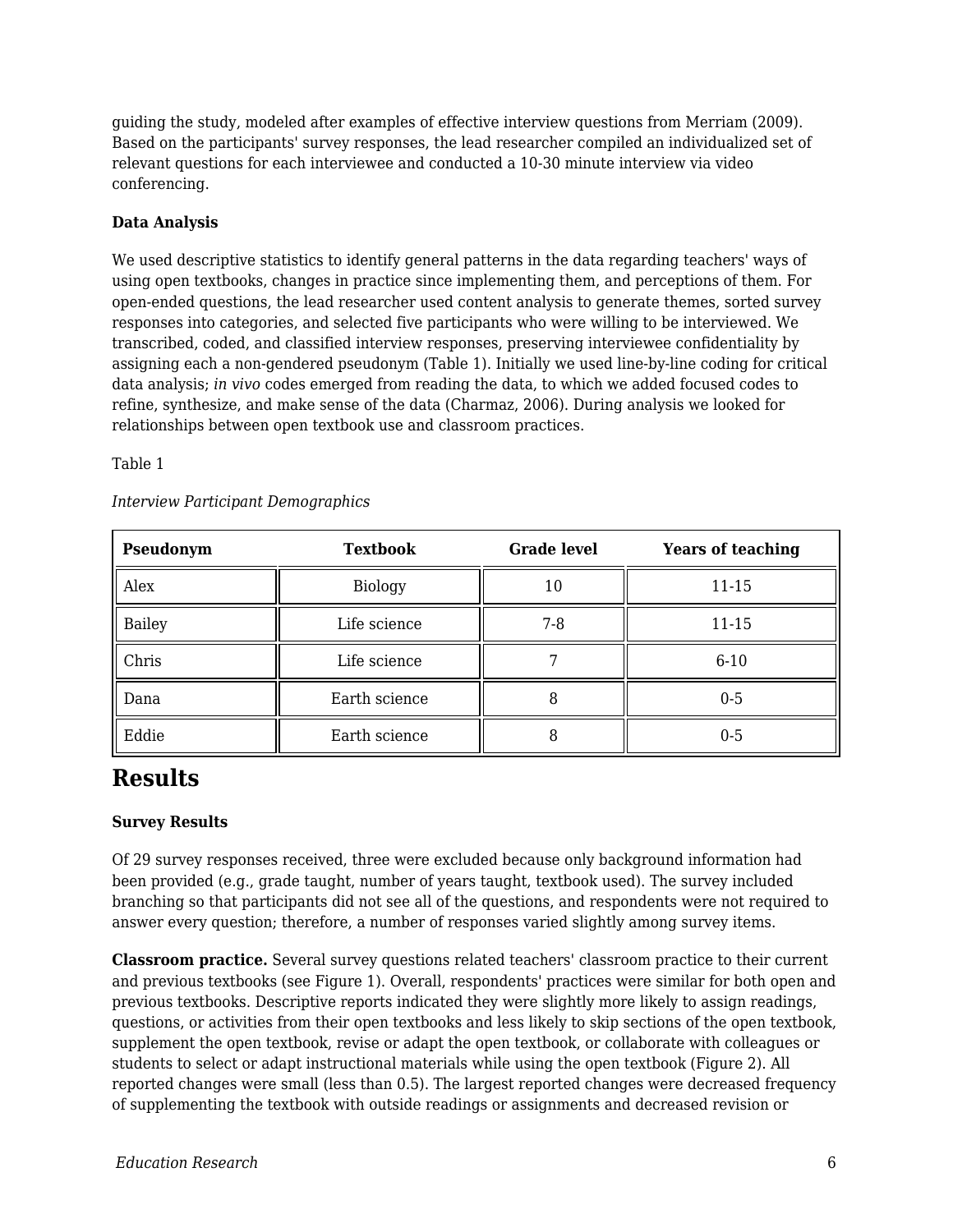adaptation of textbook content.



*Figure 1.* Frequency of certain classroom practices with the previous science textbook (top bar) and the current open textbook (bottom bar).



*Figure 2.* Comparison of frequency of certain classroom practices.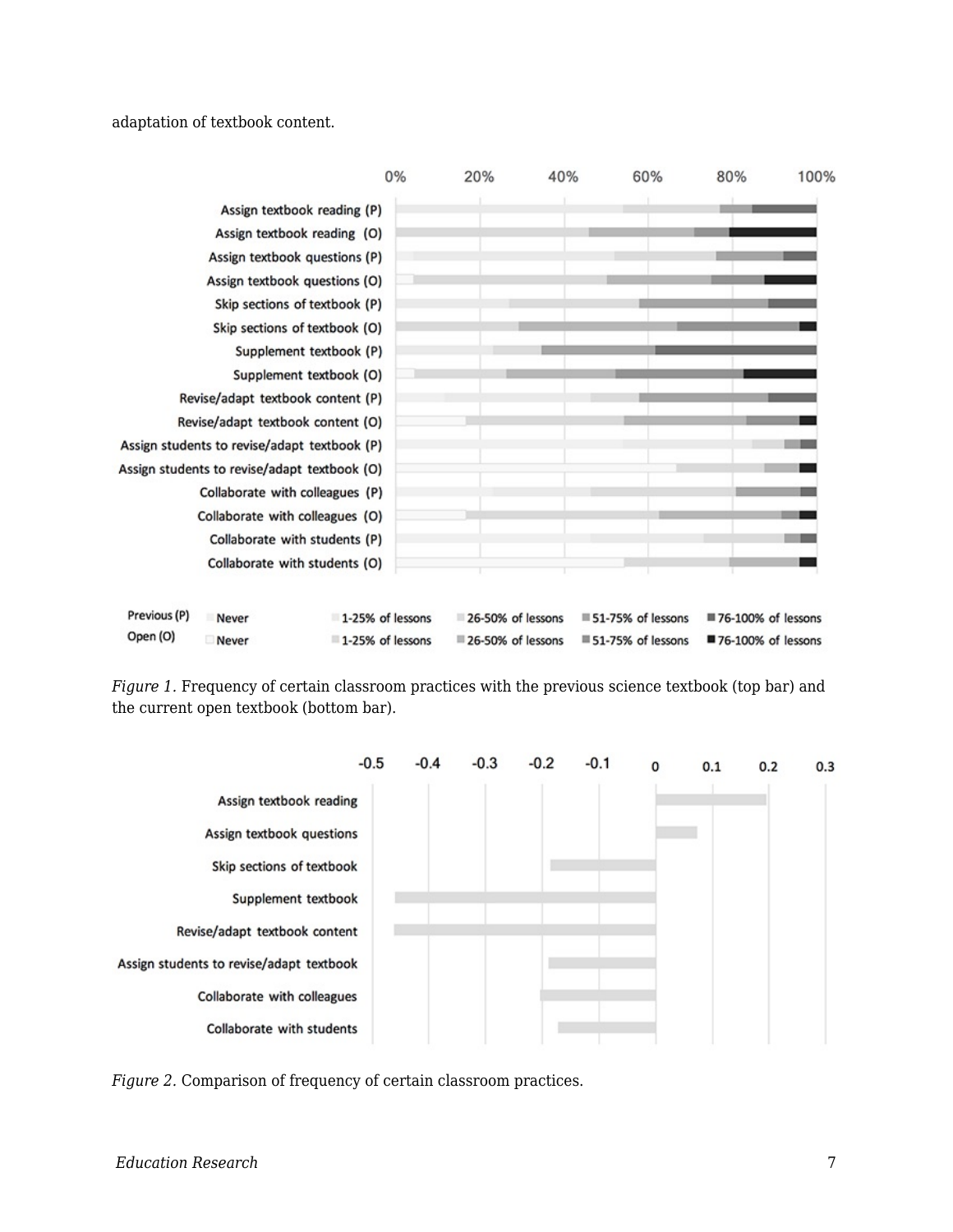Mean scores for previous textbook practice were subtracted from mean scores for open textbook practice. A positive comparison score indicates higher rates of the practice while using the open textbook; a negative score indicates higher rates of the practice with the previous textbook. The figure truncates the scale to show small differences in mean scores. The range of possible differences was -4 to 4.

For a separate question, almost all respondents reported making changes to classroom practice after adopting an open textbook. When asked the extent of their alterations, 4% chose *not at all*, 35% chose *minimally*, 39% chose *some*, 19% chose *considerably*, and 4% chose *almost entirely*. Those who reported at least some changes were asked two follow-up questions. First they were asked, "What have been the most significant changes in your classroom practice since you adopted an open textbook?" Of 13 total responses, two mentioned changes related to format: "Less printing" and "Using more online." Three responses mentioned changes attributable to openness and quality: "I don't need to skip around in the book and skip sections because the book is in the order I teach and includes the information my students need. There isn't a bunch of extra stuff," "More efficient coverage of required topics," and "Assigned more reading." Five responses mentioned changes that could relate to both format and openness: "Easier to use the best of all resources available," "The use of technology which is built into the text... allows me to add videos and other resources," "Flexibility and the allowance of independent student research," "The ability to use other online resources in conjunction with the text," and "I can incorporate materials I want [students] to have directly into the text." Two responses mentioned changes pertaining to preparation and expectations: "Less time prepping" and "No need or push to use adopted purchased textbooks." Two responses related to changes in outcomes, with format and openness as the most common contributing factors.

Respondents were also asked, "Which factors do you think most influenced you to change your classroom practices since adopting an open textbook?" The factors they ranked most influential were "involvement in the OER summer institute," "textbook format (online)," and "other training (not related to OER)." The factors ranked lowest were "school or district mandates," "life events/personal factors," and "textbook content."

Participants reporting their changes as *minimal* or *not at all* were asked why they had made few changes. Of nine respondents, 67% chose "I didn't need to," 11% chose "I can't think of any changes I would like to make," and 22% chose "other" - specifying "I started the year off with a traditional text and need to work time into re-writing the curriculum" and "lack of tech to effectively implement." Most respondents who made minimal or no changes indicated that changing to an open textbook did not require significant changes to their practice.

Most respondents reported that time for preparing to teach was about the same with the open textbook as with their previous textbook; none required more preparation time. Respondents who reported spending less preparation time noted, "I don't have to find as many supplemental resources," "I know this textbook better, but still have to find age app[ropriate] activities," "I trust that the reading is up to date. Previous textbooks were printed in 1999," and "It is easier to put material in each section (easy to find)."

**Perceptions of quality.** Overall, respondents rated both their open textbook and their most recent non-open textbook favorably but rated the open textbooks higher by a ratio of 3:1 (77% vs. 23%). Participants were asked to indicate their level of agreement with 15 separate statements about the quality of their current open textbook and their previous non-open textbook. Most respondents agreed with most of the statements for both (see Figures 3 and 4). They rated their non-open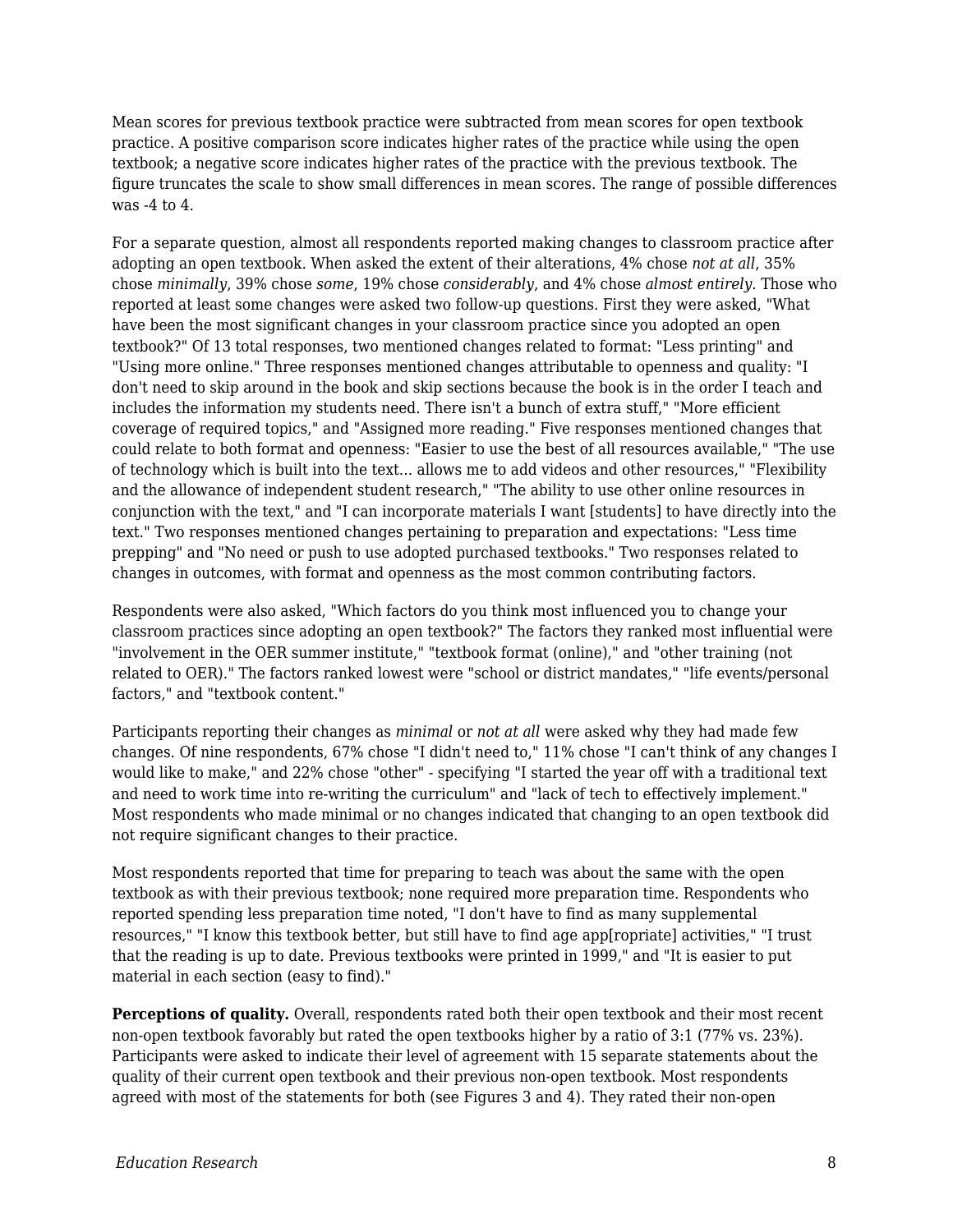textbooks slightly higher on two measures: alignment to assessments and providing teacher support (see Figure 5). Regarding inclusion of differentiation strategies, mean scores were equal for open and non-open textbooks. For the other 12 measures participants rated their open science textbooks higher than their previous, non-open textbooks. The categories in which respondents indicated the largest differences in perceived quality were alignment to state standards and likelihood of recommending the book to other teachers.



*Figure 3.* Perceived quality of open science textbooks.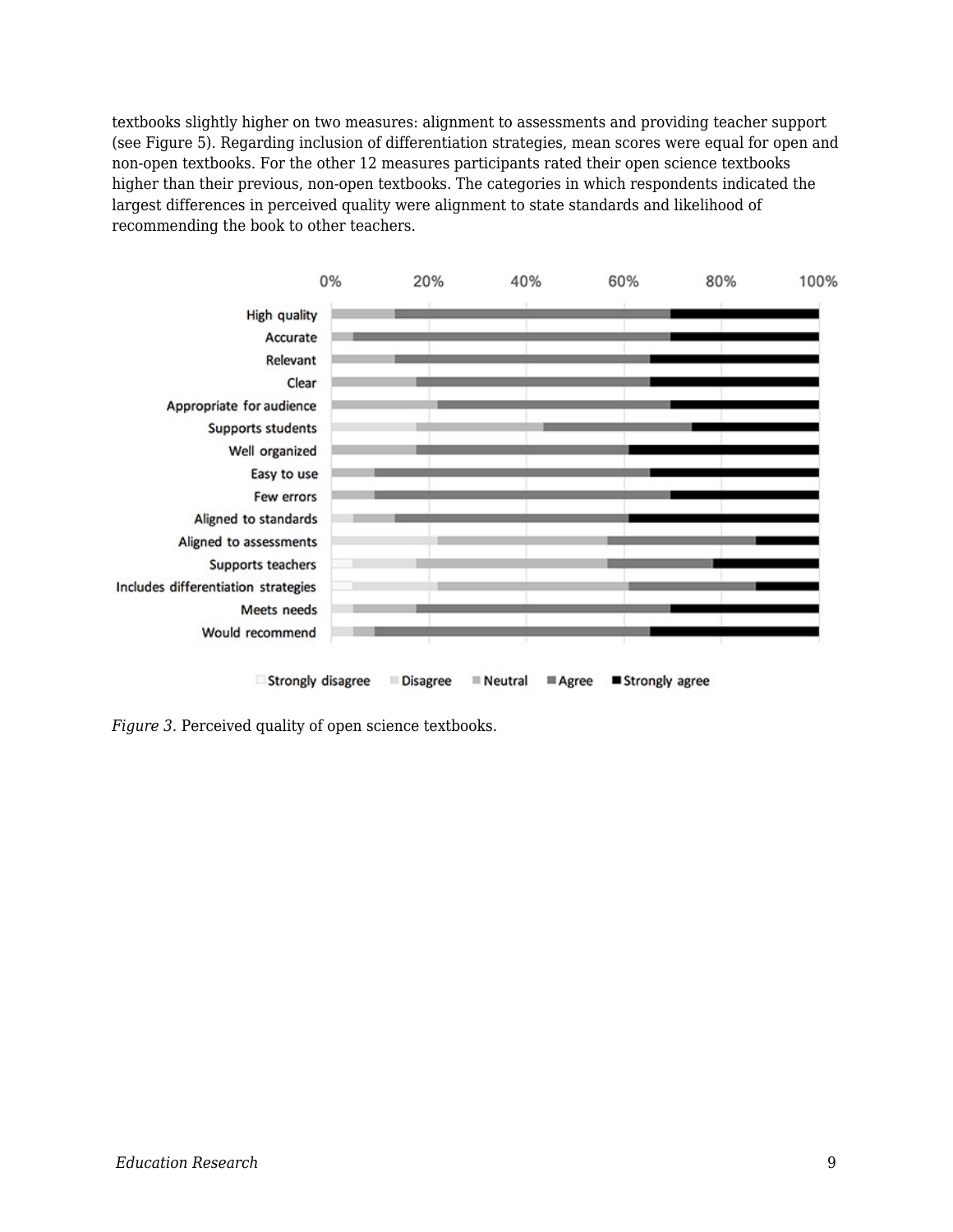

*Figure 4.* Perceived quality of non-open science textbooks.



*Figure 5.* Comparison of perceived quality of open and non-open science textbooks.

Mean scores for previous textbooks were subtracted from mean scores for open textbooks. A positive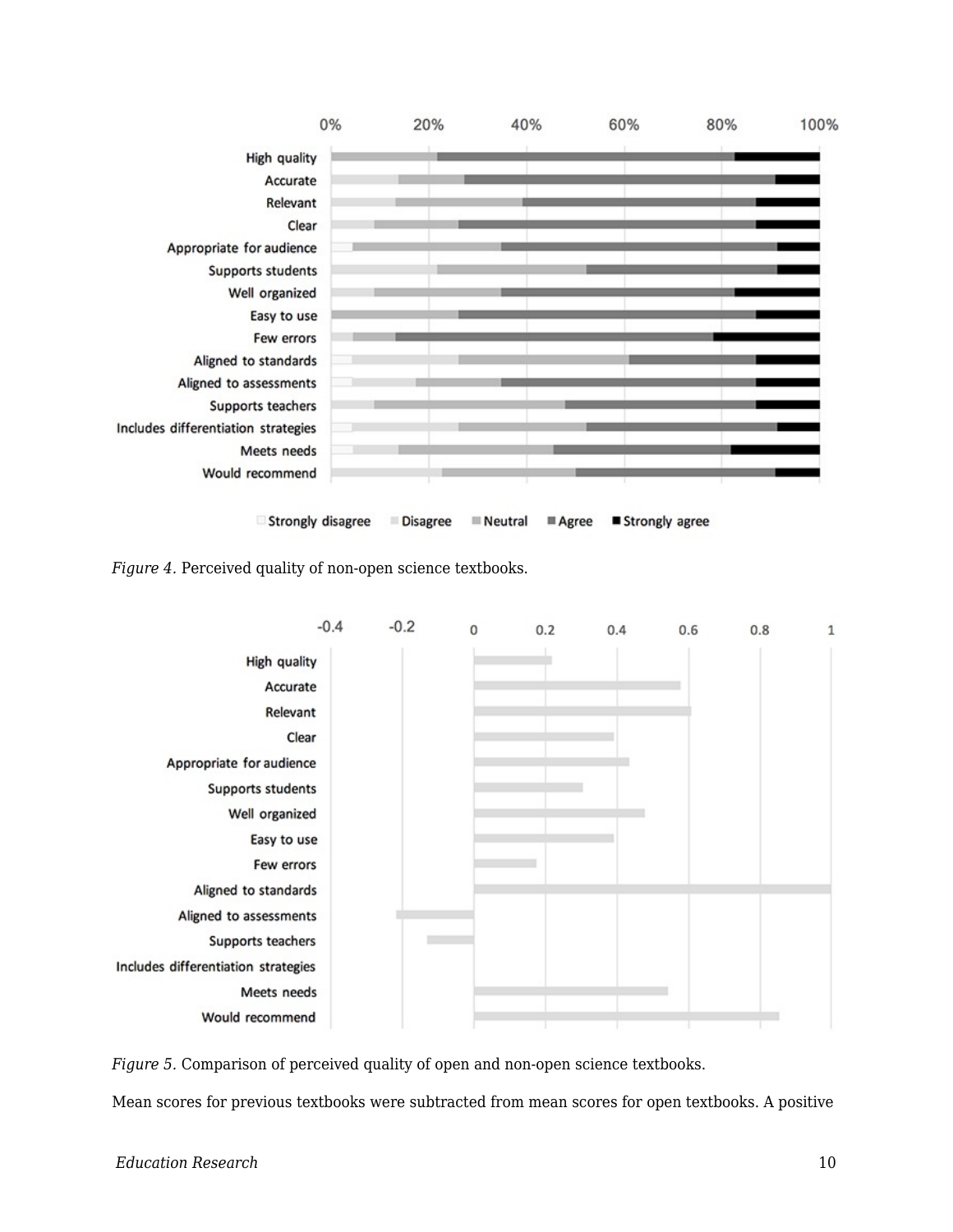comparison score indicated that teachers rated the open textbooks higher than non-open textbooks; a negative comparison score indicated that teachers rated their non-open textbooks higher. The figure scale was truncated to show small differences in mean scores. The range of possible differences was -4 to 4.

Most respondents who preferred their previous textbook indicated that it was of higher quality, while one noted a problem with accessing the open textbook. Those preferring the non-open textbook were more likely than the total sample (a) to have used print-only versions of the open textbooks and (b) to have reported only minimal changes to classroom practice; however, the number of participants who preferred the non-open textbook was too small  $(n=5)$  for a meaningful comparison.

#### **Interview Results**

The five participants interviewed used three of the five textbooks and had varied teaching experience.

**Classroom practice.** Two of the three research questions relate to classroom practice. In interviews, the lead researcher asked participants to describe their transition from non-open to open textbooks, their experience with using open textbooks, and their changed classroom practices.

*Transition to open.* Interviewees described their shift to an open textbook as fairly smooth. Dana said, "Kids didn't really get used to it for about a month, and then they got used to it, then it went fine." Participants' changes related primarily to the online format. Alex noted "a little bit of a change," but the district having adopted iPads the year before "made that transition a little bit smoother." Similarly, Chris explained,

We've had iPads in the classroom for 4 years now.... So 4 years ago I switched to using... all kinds of apps and... online resources.... Now that I have a[n open] textbook... I haven't changed my teaching - because I've been using open ed sources for 4 years.

**Textbook use.** About three-fourths of survey respondents said they used their textbooks in fewer than half of their lessons; teachers interviewed likewise described limited textbook use. When asked to mention a classroom practice that had not changed with open textbooks, Alex noted,

[M]y instruction doesn't revolve around the textbook in any way, shape, or form. But I do think that it's a resource, and a lot of kids don't take advantage of it.... I still ask them to read, and now I can ask them to do some highlighting.

Eddie reported increased but still limited use: "I still don't use [the open textbook] a ton... but I definitely use it more than... our old textbooks. And I plan to use it even more next year."

Over several years of teaching, Chris had observed diminishing textbook use:

[I]t's supplemental material.... I think when we had a paper textbook, [we] relied on that textbook and the supplemental material... to teach those things. And with open ed resources, I rely on my textbook this much [showed thumb and finger about an inch apart], and I use other resources as well.

*Changes in practice.* Multiple teachers noted changes in their ability to link textbook content to other resources, but perceived the significance of those changes differently. An interviewee who in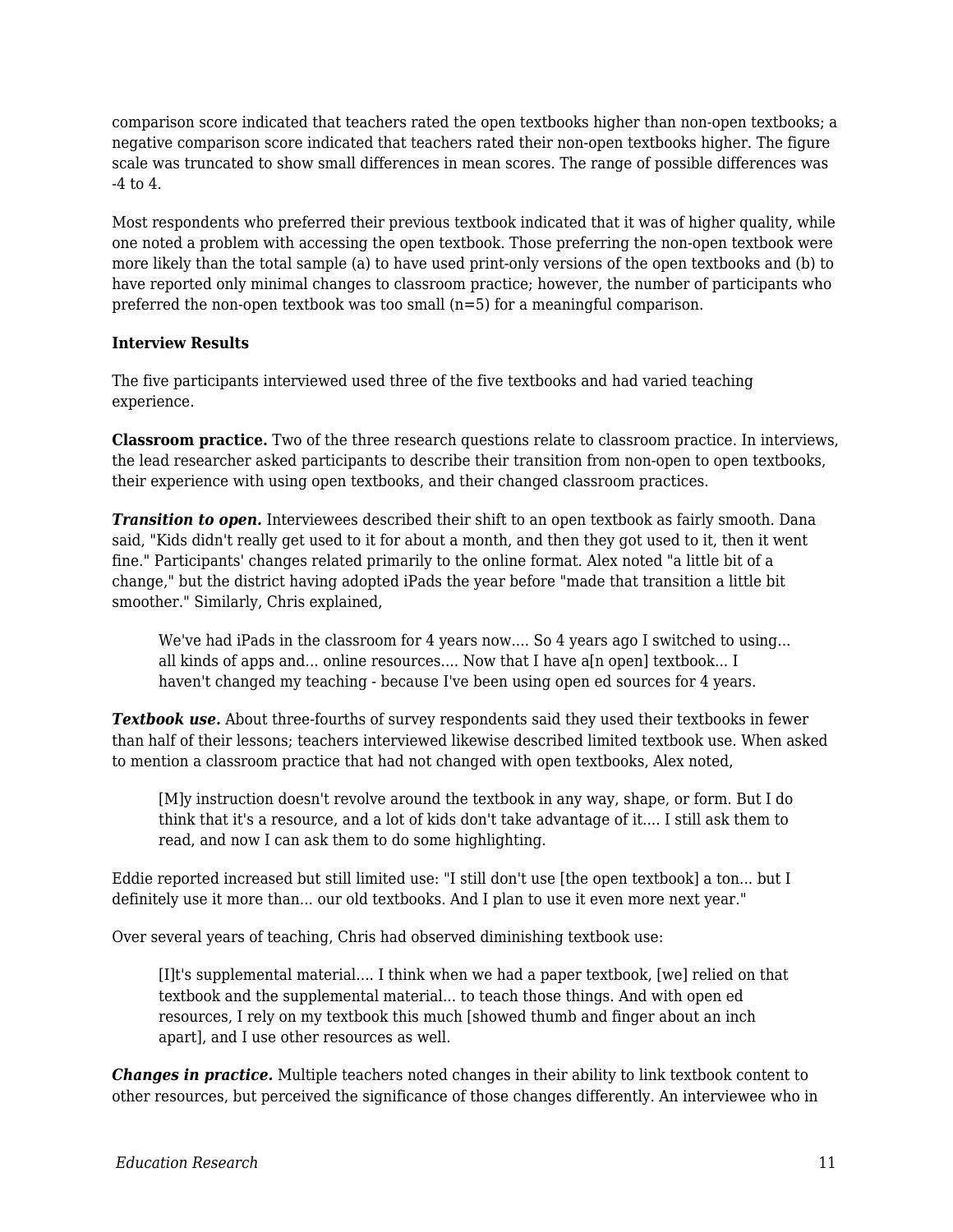the survey had reported only minimal changes to classroom practice commented that one of her main changes was being able to link assignments to questions and other resources. An interviewee who had reported considerable changes similarly reported that the most significant change was that she could incorporate additional materials directly into the text.

**Openness.** When asked whether changes in classroom practice had more to do with the online format of the textbook or its openness, Alex pointed out the interrelationship of the two:

I don't think that you get one without the other. Well, I guess you could have the online stuff without the open.... [T]he fact that we can give them current information is huge.... When I put links into articles, it would be links to things that are current for right now.

Thus openness with the online format allowed teachers to adapt books to keep textbooks up-to-date and meet specific needs.

*Revising and adapting.* Participants recounted various approaches to revising and adapting open textbook material. When asked for an example, one teacher mentioned direct revisions to the textbook. Alex specified,

adding articles in, or adding different links in, rewording questions that may be misleading or unclear, changing just the general order... looking at the textbook and thinking about what makes sense... or updating information.

Eddie described making slideshows from the material, and Chris discussed making YouTube playlists "to use along with the book."

While the flexibility to alter open textbooks was generally considered an advantage, those who felt no need to do so were grateful for open textbook completeness. Interviewee Dana reported having revised or adapted a previous textbook but not open textbook material. When asked why, Dana explained, "[I] don't need to." When asked about future plans for revising or adapting the open textbook, Dana replied, "Maybe. If I get time. I don't have a lot of time."

All participants had been involved in revising and adapting their open science textbooks prior to adoption. While some survey responses mentioned revising and adapting textbooks, interviewees reported that they would wait until the summer to make changes. Chris said, *"* We don't mess with the textbook during the school year, even on an individual basis." Eddie expressed the desire to adapt material, but lacked time:

I would like to customize it just a little bit more for the information for my class... [but] just didn't have time. Because what we cover may vary a little bit [from] what is covered in the text, and I want to be able to get rid of some extraneous information and add some in.

Alex mentioned other practical reasons to wait until the end of the year to revise:

I don't know how that works with what the kids have access to. And I know that we had a couple of technical issues when we were doing some editing and revising with it last summer because if it was shared at a certain point then those new edits didn't really show up.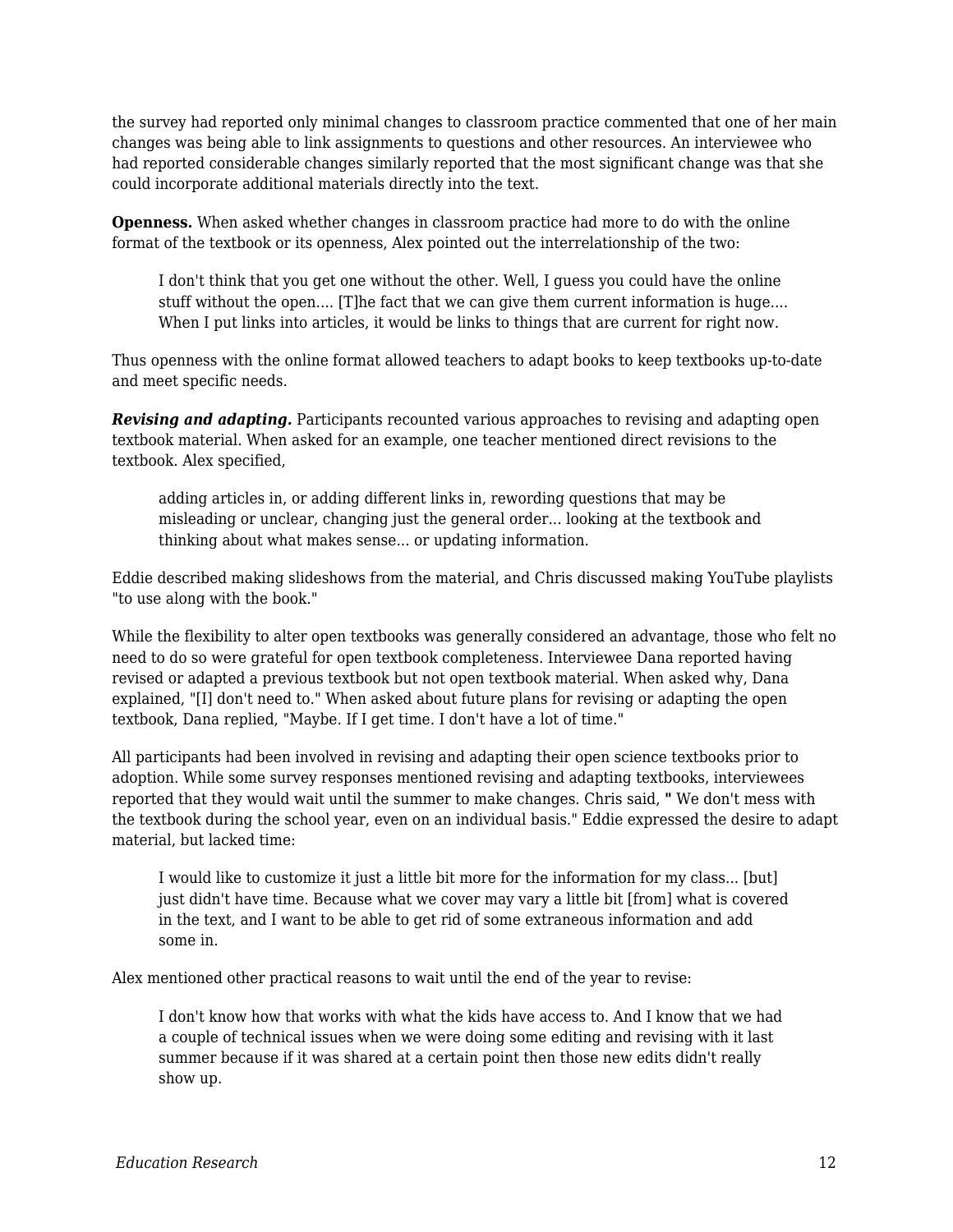*Collaboration.* Openness can promote collaboration; most survey participants reported collaborating with colleagues to select, revise, or adapt instructional materials. Eddie's example described significant, ongoing collaboration:

We meet once a week to talk about what we're doing overall between our classes. And I work especially with one of the other science teachers. Our classes are similar, so we mirror each other quite a bit, so we're always passing resources back and forth.

Collaboration requires time; Chris expressed appreciation for administrative support:

We are continually collaborating for uniformity for all seventh graders so that they get the same general materials throughout.... [O]ur district science department has been involved in lots of different grants over the last 4 years that have allowed us... collaborative time.... We've been so lucky.

When teachers have similar wants and needs, such collaborations tend to work well, but when teachers have conflicting opinions, the resulting textbook may reflect compromise rather than customized solutions to teacher's needs. Chris described both situations:

The first time it was just the teachers [from our district], and it was what we teach, and all the seventh grade teachers were there, and we designed the textbook based on our curriculum, based on our calendar, based on NGSS standards that we used, based on exactly what we did.... [The next year] a few of us... helped the other people from the state edit the book that we designed and edited to meet, supposedly, everybody's needs.... So we're using version two this year, and I think some of us... [feel], "No, we liked our book better." So we're going to go back and change it.

Dana, who helped produce an open science textbook for one subject but was using a different open textbook for a different science subject, regretted the difference: "The earth science book that we're using, it's not typically very streamlined, but I have access to a physical science book that's been very much streamlined." Open textbooks allow each teacher to customize, but most open textbooks represent collaborations - with compromises and some dissatisfaction.

**Perceptions of quality.** More than three-fourths of survey respondents preferred their open textbook to their previous non-open textbook. Four interviewees preferred the open textbook; one preferred the previous textbook.

*Advantages.* Interviewees affirmed open textbooks for flexibility, cost savings, accessibility, and independent learning.

*Flexibility.* When asked to describe the ideal science textbook, Eddie remarked,

I don't know if there is a perfect textbook because it would have to be different for every student. But the flexibility of this one is certainly appealing, and I like that it can be what I need it to be for different students.

Others agreed. Flexibility was the benefit mentioned most often: being able to revise and adapt the textbook.

Bailey expressed her preference: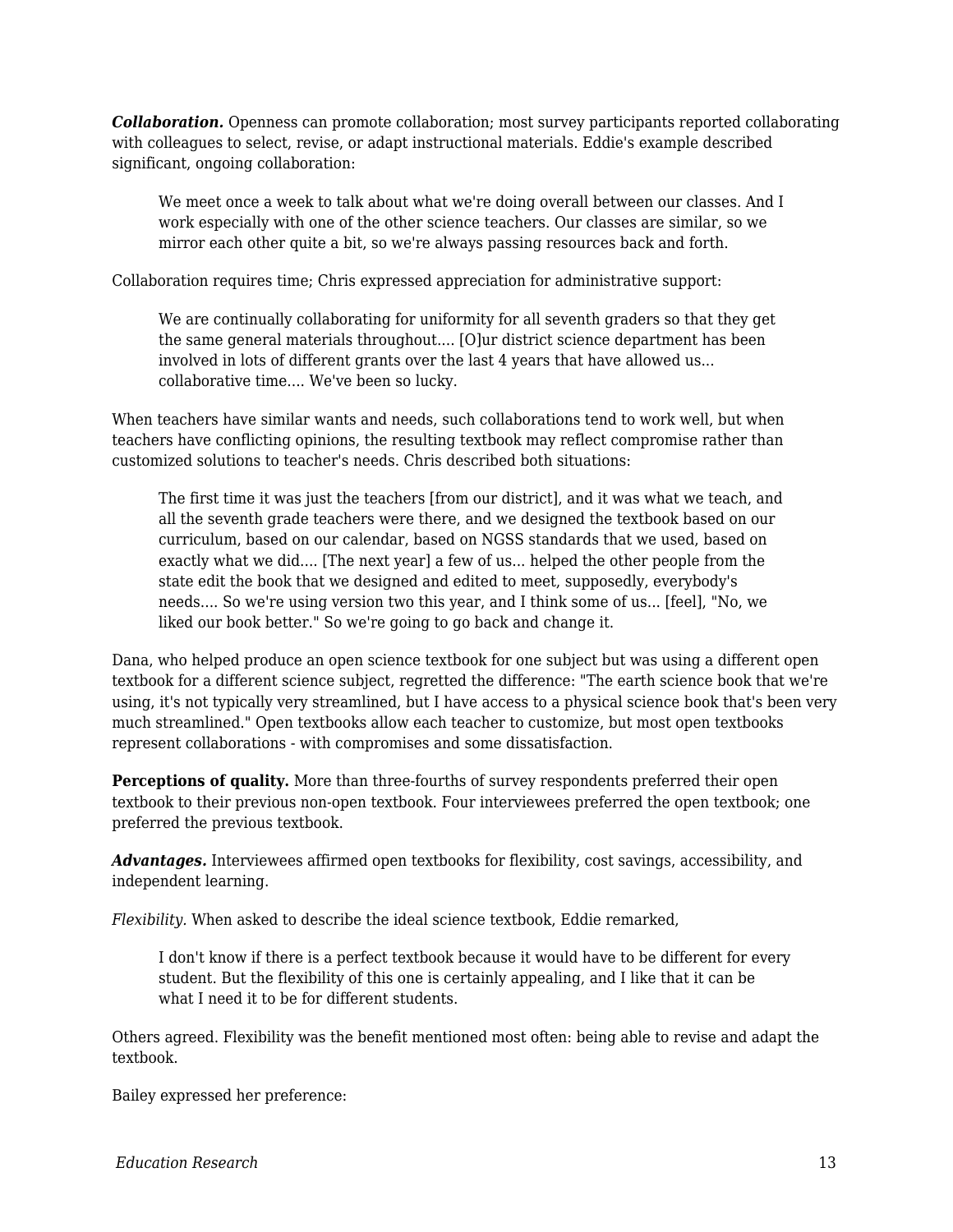[First] flexibility. Because... I don't feel compelled to do the chapters in order. I just feel like I can jump around as I please. I also really like the different types of online resources that we attached to our content.

Chris specified,

When you get a textbook... you get 50 chapters and you use three.... I like the fact that [this book] is designed by us, it excludes anything that we don't need. It is short and sweet; it only has what we need.

When asked whether she would opt for an online open textbook or an online commercial textbook if given a choice, Alex affirmed, "I would definitely choose the open textbook, just for the ability to make those adjustments."

An interviewee who had indicated a quality preference for her previous non-open textbook, commented that she "would not go back to a non-open textbook." She elaborated,

You can't keep current with a printed textbook. That's the bottom line.... And students now... the way they learn is different. So you can't go back to a textbook.... It's just too [un]changing, too static. [Students] just don't like it.... So I would never go back to a textbook.

*Cost.* Eddie began comments on advantages by saying, "It's a good resource; it's a free resource." Dana went further: "Our books are wearing out.... if I can use the budget that would normally go to textbooks for online stuff... [I would have] more for my spending budget." When asked whether classroom practice would change if the district switched to commercial digital textbooks, Chris noted their appeal:

Some part of me wants to say, "Oh gosh, it would be so easy to have [a commercial digital textbook]."... [Using open sources] still takes so much extra time and effort on my part that I could see where it would be... enticing to people.... (i)n our district, because of the way we are, and because of the amount of effort we put into using technology from the get-go, all of us think it would be a waste of money. I'm sure we all would!

While the lower cost of open resources can be compelling, open textbooks have associated costs, including time and training. Once districts have invested considerable time, effort, and money in open textbooks, they may never go back to commercial textbooks. However, the resources required to make the switch from commercial to open textbooks may keep districts from adopting or successfully implementing open textbooks.

*Access.* Interviewees included increased access among the advantages of online textbooks. Dana noted that students "have no excuse for not doing the homework [because] it's online." Bailey pointed out, "[S]o many kids leave; they're on vacation, and they need that easy access." Teachers mentioned access not only to the book but to other resources online. Dana specified, "There's access to links that the kids can click on. They really like that. And so it's easier - it's more time-effective than [the teacher] playing YouTube videos in class." Eddie praised the open textbook for using "a variety of images and videos in addition to the actual text."

*Independent learning.* Two interviewees anticipated that the open textbooks would promote student independence, but none reported observing this. Eddie made a specific application: "As a school we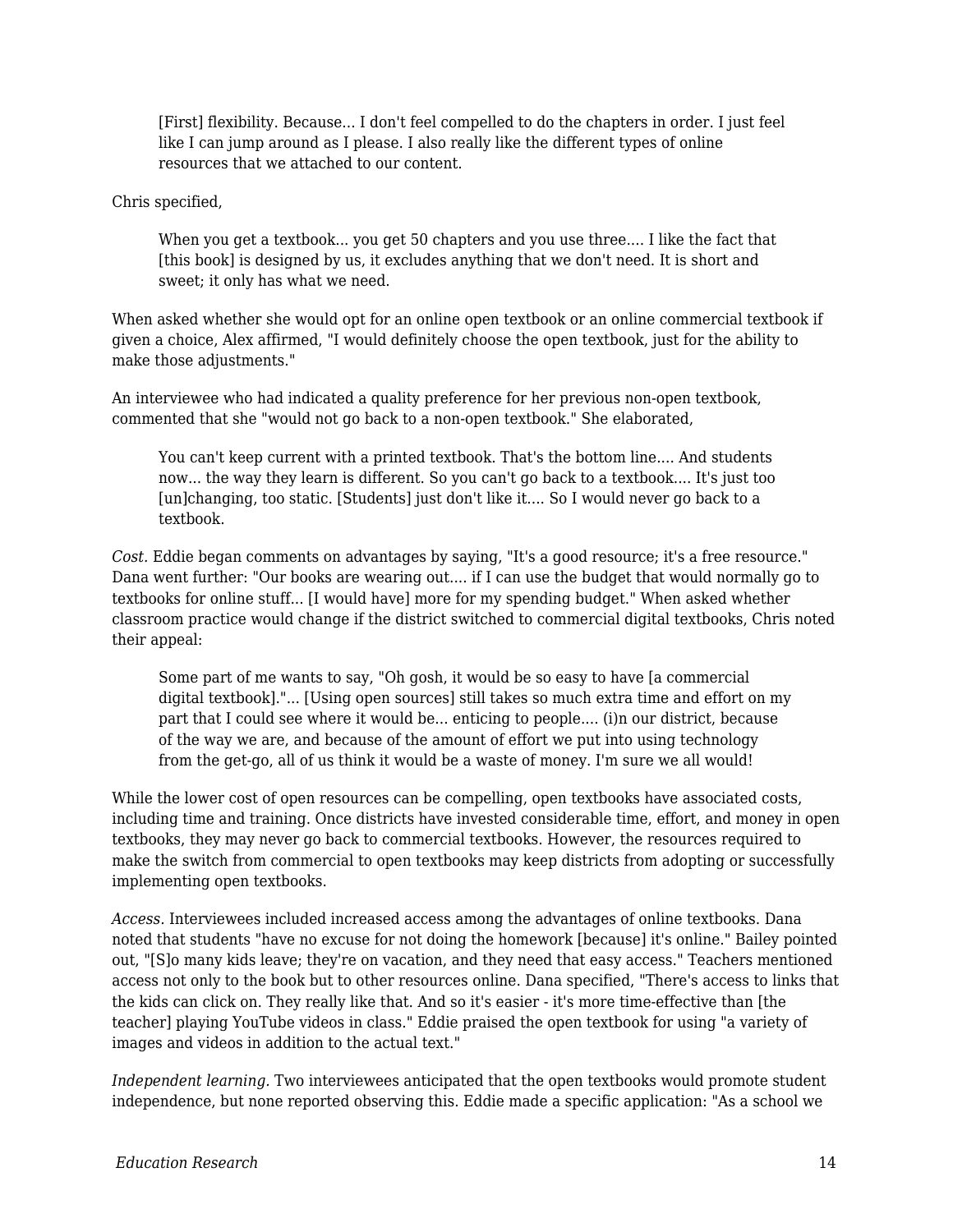are moving toward mastery-learning, so students will be working at their own pace, and using the one-to-one will definitely be helpful with that." Bailey shared a similar enthusiasm: "I'm excited to use this next year because I really want to stress this independent learning."

*Disadvantages.* Most of the disadvantages of the open textbooks mentioned by interviewees related to online aspects of the textbook. Some, like Chris, noted ongoing problems with links: "The links don't work all the time... maybe they work with Chromebooks, but they don't work with iPads." Eddie's problem resolved itself: "Linking it at first was tough - I linked things wrong.... But now they hit the link just fine and it's not a problem." Another challenge mentioned was a lack of home internet access for some students:

I live in a school district in a town where not everybody has internet at home.... Now we have printed versions of [the open books], but [with] the printed versions, of course, you don't get to use the links, so you don't get to watch the videos. (Chris)

Alex's only complaint dealt with careless use:

The only thing I've really had an issue with is that if someone doesn't log out or log in, then somebody can... make edits, not necessarily edits to the book, but they can change my highlighting and they can change my notes."

In addition to the challenges associated with technology, some requested more teacher support. Bailey emphasized the need for a teacher's manual for each textbook: "Especially one that could even highlight the extra activities, and an answer key - things like that. I think that would be helpful." Bailey also suggested an assessment bank, "Because sometimes writing your tests - it's just nice to see those examples of how to assess your kids, and it doesn't have to be formal" (Bailey). Survey results also indicated needs for teacher support.

### **Discussion**

This study examined outcomes of open textbook use, including effects on classroom practice. Most teachers surveyed reported some changes to classroom practice after adopting an open textbook, primarily related to the online textbook format with its capacity to make changes. Teachers for whom the format was the main difference might have found their classroom practice largely the same with an open or non-open online textbook. Others found their practice was affected primarily by the openness of the textbook: the ability to revise, adapt, remix, add links, and update the text from yearto-year. The effects of openness could not be entirely separated from format considerations.

### **Open Textbooks**

Three-fourths of participants preferred the open to previous non-open textbook, and respondents indicated in open-ended questions and interviews that the benefit they liked most was being able to revise and adapt it for their needs. As in previous studies (de los Arcos et al., 2016; Kimmons, 2015), participants rated open textbooks higher than non-open textbooks for various quality measures. Teachers who had been using insufficient numbers of outdated textbooks appreciated that open textbooks could be updated frequently and provided to each student at a low cost. Along with the strengths, participants suggested ways the open texts could be even more useful to them: (a) additional teacher support, (b) specific differentiation strategies, (c) improved alignment to assessments, and (d) better support for students above or below grade level.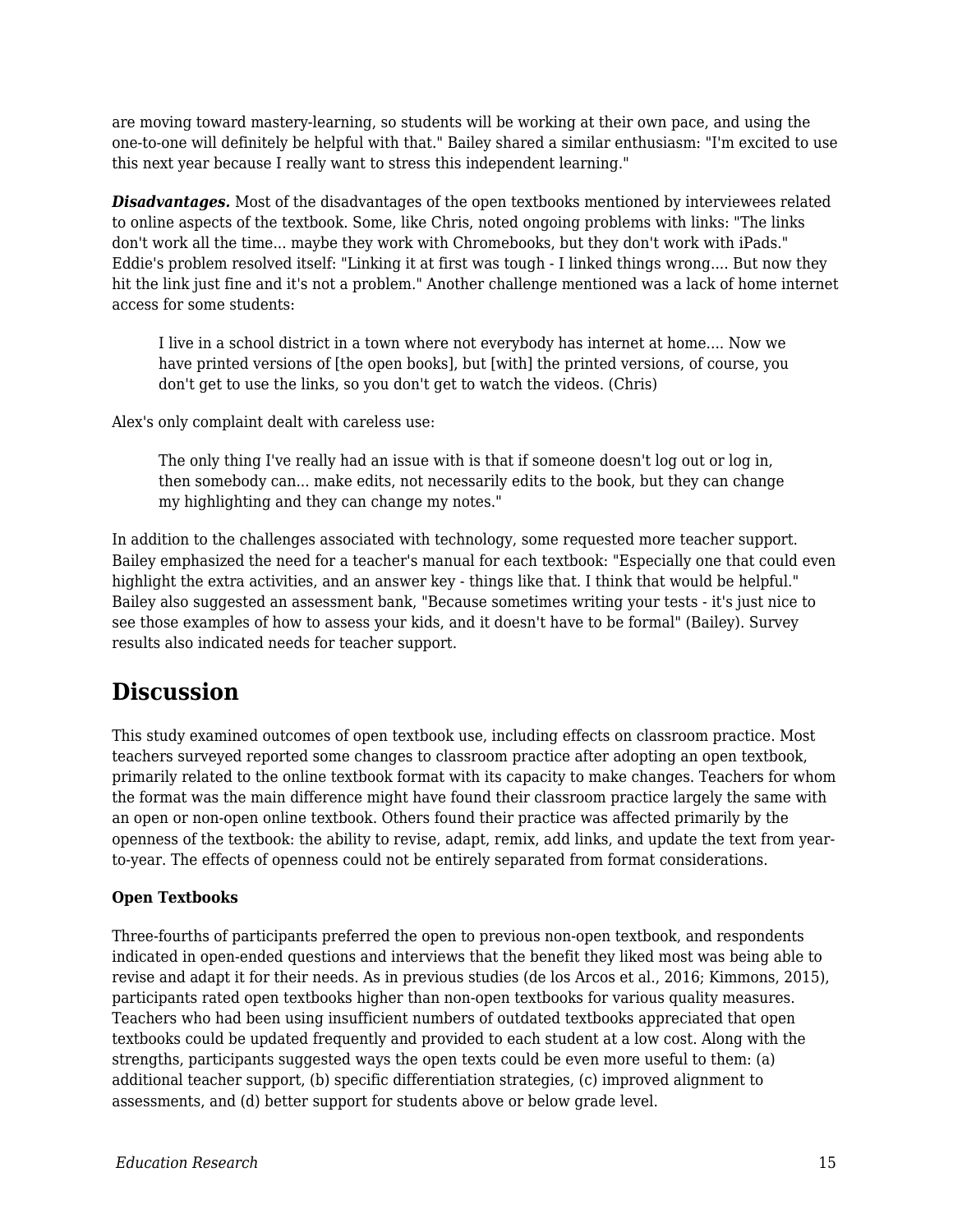The most common difficulties participants pointed out related to technology. Multiple participants reported problems with broken links - a minor irritation for some and a major hassle for others. Poor links and limited access can be remedied by providing students with print versions of open textbooks, an option that has delivered student outcomes comparable to or better than outcomes for students using traditional textbooks (Robinson et al., 2014). However, print versions need to be reprinted as they are updated, cannot be linked to content from other resources, and may cost more than electronic versions. As print versions of open textbooks do not provide all the benefits of online versions, study participants who reported using print-only versions of their open textbooks preferred the non-open textbooks that they previously used. Due to interactivity of openness and online format, the full benefits of open textbooks can be realized only where students have ready access to reliable internet service and electronic devices - a significant disadvantage to students in rural or low socioeconomic communities. Also, open textbooks must be designed to work effectively on multiple platforms so that students with tablets have the same access to materials as students using Chromebooks, laptops, or desktop computers.

We had initially expected some teachers to make ongoing revisions of their textbooks throughout the school year, but interviewees indicated they saved revising and adapting for the summer months. They were too busy to make changes during the school year, and even simple revisions were complicated to share with students. Changing a version already published and shared might require students to download a new version of the textbook each time changes were made. Thus we recommend that administrators work with teachers to determine how frequently textbooks should be revised and to arrange time, training, and compensation for teachers to do so. The finding that teachers changed open textbooks only during the summer shows they were adapting the text to local, not individual student needs. Open online textbooks may facilitate differentiation with multiple ways of approaching material - linking to audio, video, and interactive resources - but survey and interview responses did not represent teachers providing customized versions of the textbook to individual students or small groups.

#### **Open Practices**

We were particularly concerned with whether using open textbooks would increase classroom practices related to openness (e.g., revising and adapting the textbook and collaborating with colleagues or students; cf. Kimmons, 2016). Conversely, our findings showed slight decreases in these areas. Survey respondents reported having revised or adapted their previous textbook in more lessons than they altered the open one, but these findings may involve a definitional issue: The open textbook can be directly revised and adapted, while the non-open one cannot. Thus revisions and adaptations to non-open textbook material were not likely textbook changes as facilitated by open textbooks. Furthermore, revisions made to open textbooks remained, whereas teachers were perpetually dealing with non-open textbook inadequacies. Though advocates might consider a decrease in the amount of revising and adapting as an adverse effect, teachers consider less revising and adapting as an advantage. Survey and interview responses indicated that the open textbook required less adaptation because it was better suited to teachers' needs.

Interview data indicated that strong collaboration during the process of revising and adapting an open textbook increased teacher satisfaction. But respondents reported decreased collaboration with colleagues and students after these procedures, a decrease unexplained by the data. The change was small enough to be attributed to a decrease in perceived need to use supplemental materials. Also earlier collaboration may have been for purposes other than selecting or adapting instructional materials. Though not reporting significant changes related to specific open practices, respondents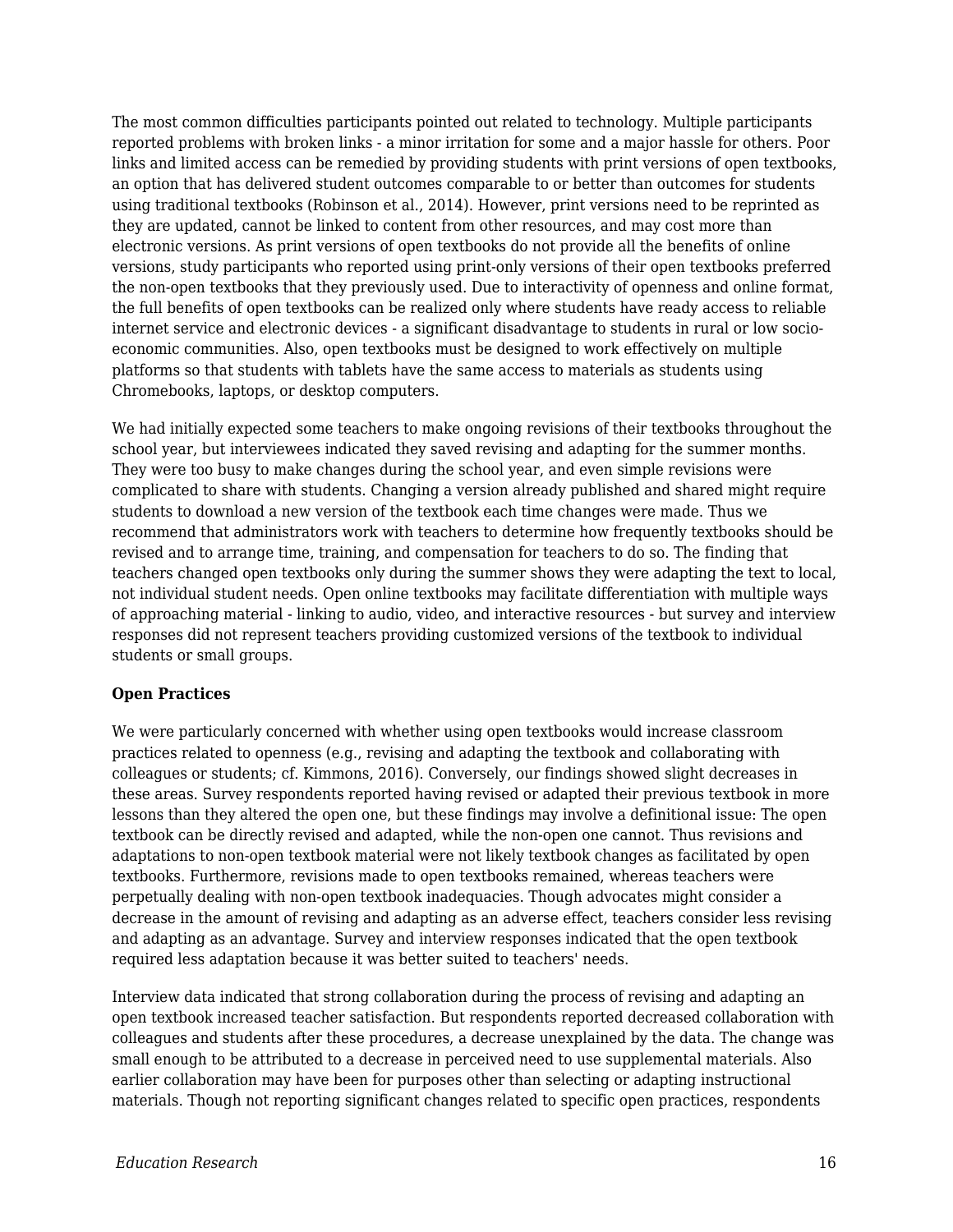did praise their open textbooks and value their openness.

#### **Future Research**

Future studies that might build upon this work should further explore not simply whether OER influence open practices but specifically how OER might be leveraged to change practices. They also might explore differences between OER and how specific elements of different types of OER might empower pedagogical shifts over others (e.g., flexibility of a discrete learning object vs. comprehensiveness of a textbook). Throughout most of the literature, OER adoption or cost savings are treated as end goals, but ideally we believe that improved student learning and improved pedagogies should be a driving goal of OER research moving forward. So, future studies might ask questions like: (a) what elements of OER better influence changes in pedagogy, (b) how do teachers interact differently with OER in different formats, and (c) how can OER be used as a catalyst for rethinking and restructuring classroom practices as part of larger innovative initiatives?

### **Conclusion**

Three main findings were contributed by this study: (a) open practices of collaboration and revision did not increase after open textbooks were adopted, (b) participants preferred their open science textbook to their previous, non-open counterpart; and (c) the effects of online format were interactive with the effects of openness.

While one potential benefit of open textbooks is to increase open practices (e.g., collaboration, revision/adaptation of materials; Kimmons, 2016), in this study these open practices did not increase after open textbooks were adopted. Teachers collaborated in initial revising and adapting of open textbooks, but having done so, they were generally happy with the textbooks and postponed further revisions for summer. Among this sample, the use of open textbooks may have alleviated the need for continual textbook adaptation, thus mitigating a theoretical openness benefit.

Three-fourths of teachers in this study preferred their open science textbook to their previous textbook. Participants' positive perception of the open textbooks seemed to correlate with their involvement in designing their open textbooks. Participants had designed their textbooks according to what they needed and wanted - accuracy, relevance, clarity, concision, and alignment with state standards - which translated into high perceptions of quality. These findings suggest that teachers may be more satisfied with a textbook they help design than with a textbook designed by others.

In this study, the effects of online format and openness could not be disengaged. The most commonly cited changes to open books, such as adding in or linking to other resources, could be attributed to a combination of openness and online format. The data suggested that open textbooks are most effective when they are online, with students and teachers having reliable home and school access to internet service and electronic devices.

This study was undertaken to go beyond theoretical discussions of perceived benefits to examine real practices and outcomes for teachers and students. Results showed that teachers were more concerned with practical than idealistic considerations. Teachers want textbooks that meet student needs, and while open textbooks may do so better than non-open textbooks, openness itself may not be high on teachers' and students' lists of needs.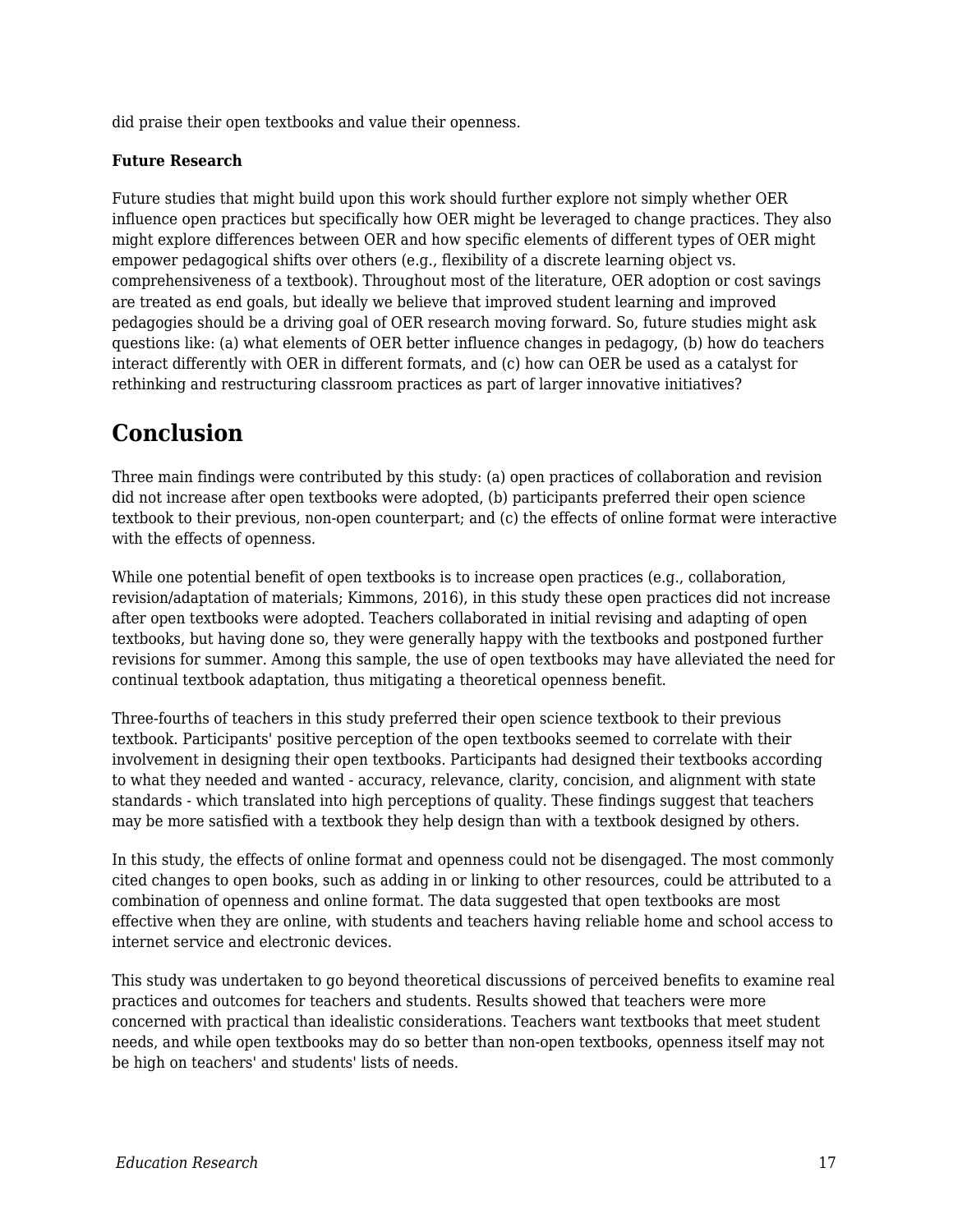## **Acknowledgements**

The authors would like to thank Cassidy Hall and the Doceo Center for Innovation + Learning at the University of Idaho for their participation in this project.

### **References**

Baker, A., Asino, T., Xiu, Y., & Fulgencio, J. L. (2017). Logistical issues with OER initiative in a K-12 environment. In M. Mills & D. Wake (Eds.), *Empowering learners with mobile open-access learning initiatives* (pp. 125-146). Chicago: IGI Global. doi: [10.4018/978-1-5225-2122-8](http://doi.org/10.4018/978-1-5225-2122-8)

Banilower, E. R., Smith, P. S., Weiss, I. R., Malzahn, K. A., Campbell, K. M., & Weis, A. M. (2013). *Report of the 2012 national survey of science and mathematics education*. Chapel Hill, NC: Horizon Research, Inc.

Bliss, T., & Patrick, S. (2013). OER state policy in K-12 education. iNACOL. Retrieved from [https://edtechbooks.org/-cdCH](http://www.inacol.org/resource/oer-state-policy-in-k-12-education-benefits-strategies-and-recommendations-for-open-access-open-sharing/)

Butcher, N., & Wilson-Strydom, M. (2008). Technology and open learning: The potential of open education resources for K-12 education. In J. Voogt & G. Knezek (Eds.), International handbook of information technology in primary and secondary education (pp. 725-745). Boston, MA: Springer. doi: [10.1007/978-0-387-73315-9](http://doi.org/10.1007/978-0-387-73315-9)

Charmaz, K. (2006). *Constructing grounded theory: A practical guide through qualitative analysis.* Thousand Oaks, CA: Sage Publications.

CK-12 Foundation. (2017). *Our mission*. Retrieved from <http://www.ck12.org/>

Common Core State Standards Initiative. (2016). Standards in your state. Retrieved from [https://edtechbooks.org/-IYM](http://www.corestandards.org/standards-in-your-state/)

de los Arcos, B., Farrow, R., Pitt, R., Weller, M., & McAndrew, P. (2016). Adapting the curriculum: How K-12 teachers perceive the role of open educational resources. *Journal of Online Learning Research, 2*(1), 23-40. Retrieved from [https://edtechbooks.org/-FNfU](https://www.learntechlib.org/primary/p/151664/)

Hilton III, J., Larsen, R., Wiley, D., & Fischer, L. (2016). Substituting open educational resources for commercial curriculum materials: Effects on student mathematics achievement in elementary schools. Manuscript submitted for publication.

K12 Handhelds. (2015). K-12 OER collaborative implementation study final report December 4, 2015. Retrieved from [https://edtechbooks.org/-aAet](http://www.k12opened.com/blog/wp-content/uploads/K12HH-Final-Report-Dec-2015.pdf)

Kimmons, R. (2014). Developing open education literacies with practicing K-12 teachers. The International Review of Research in Open and Distributed Learning, 15(6). doi: [10.19173/irrodl.v15i6.1964](http://doi.org/10.19173/irrodl.v15i6.1964)

Kimmons, R. (2015). OER quality and adaptation in K-12: Comparing teacher evaluations of copyright-restricted, open, and open/adapted textbooks. *The International Review of Research in Open and Distributed Learning, 16*(5). doi: [10.19173/irrodl.v16i5.2341](http://doi.org/10.19173/irrodl.v16i5.2341)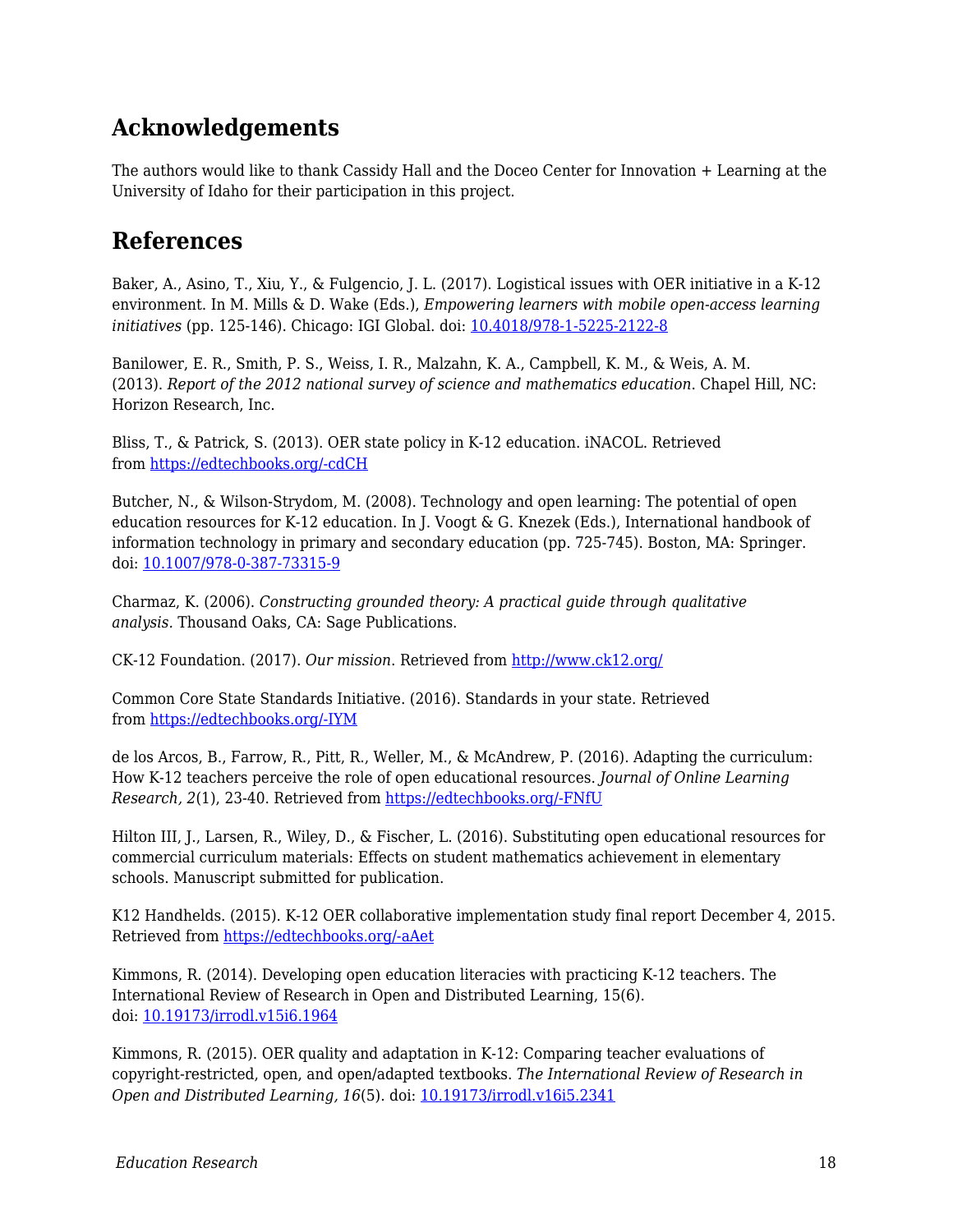Kimmons, R. (2016). Expansive openness in teacher practice. *Teachers College Record, 118*(9). Retrieved from [https://edtechbooks.org/-jhi](http://www.tcrecord.org.erl.lib.byu.edu/library/)

Merriam, S. B. (2009). *Qualitative research: A guide to design and implementation* (3rd ed.). San Franscisco, CA: Jossey-Bass.

Office of Educational Technology. (nd). Open education. Retrieved from<http://tech.ed.gov/open/>

Polikoff, M. S. (2015). How well aligned are textbooks to the common core standards in mathematics? *American Educational Research Journal, 52,* 1185-1211. doi: [10.3102/0002831215584435](http://doi.org/10.3102/0002831215584435)

Remillard, J. T. (2005). Examining key concepts in research on teachers' use of mathematics curricula. *Review of Educational Research, 75*(2), 211-246. doi: [10.3102/00346543075002211](http://doi.org/10.3102/00346543075002211)

Robinson, T. J., Fischer, L., Wiley, D., & Hilton, J. (2014). The impact of open textbooks on secondary science learning outcomes. *Educational Researcher, 43*(7), 341-351. doi: [10.3102/0013189x14550275](http://doi.org/10.3102/0013189x14550275)

Stern, L., & Roseman, J. E. (2001). Textbook alignment. *The Science Teacher, 68*(7). Retrieved from [https://edtechbooks.org/-vZT](https://search.proquest.com/openview/ad5751dba9c5118d7eb1bf3ccc2622c3/1?pq-origsite=gscholar&cbl=40590)

Taylor, J. A., Getty, S. R., Kowalski, S. M., Wilson, C. D., Carlson, J., & Van Scotter, P. (2015). An efficacy trial of research-based curriculum materials with curriculum-based professional development. *American Educational Research Journal, 52*(5), 984-1017. doi: [10.3102/0002831215585962](http://doi.org/10.3102/0002831215585962)

The Boston Consulting Group. (2013). The open education resources ecosystem: An evaluation of the OER movement's current state and its progress toward mainstream adoption. Retrieved from [https://edtechbooks.org/-YpCx](http://www.hewlett.org/library/the-open-education-resources-ecosystem/)

Tonks, D., Weston, S., Wiley, D., & Barbour, M. (2013). "Opening" a new kind of school: The story of the Open High School of Utah. *The International Review of Research in Open and Distance Learning, 14*(1), 255-271. doi: [10.19173/irrodl.v14i1.1345](http://doi.org/10.19173/irrodl.v14i1.1345)

UNESCO. (2016). What are open educational resources (OERs)? Retrieved from [https://edtechbooks.org/-xQz](http://www.unesco.org/new/en/communication-and-information/access-to-knowledge/open-educational-resources/what-are-open-educational-resources-oers/)

U.S. Department of Education. (2015). *U.S. Department of Education launches campaign to encourage schools to #GoOpen with educational resources* [Press Release]. Retrieved from [https://edtechbooks.org/-pJyD](http://www.ed.gov/news/press-releases/us-department-education-launches-campaign-encourage-schools-goopen-educational-resources)

Wiley, D., Hilton, III, J., Ellington, S., & Hall, T. (2012). A preliminary examination of the cost savings and learning impacts of using open textbooks in middle and high school science classes. *International Review of Research in Open and Distance Learning, 13*(3), 262-276. Retrieved from [https://edtechbooks.org/-aty](http://www.irrodl.org/index.php/irrodl/article/view/1153/2256)

Wiley, D., Webb, A., Weston, S., & Tonks, D. (2017). A preliminary exploration of the relationships between student-created OER, sustainability, and students' success. *The International Review of Research in Open and Distributed Learning, 18*(4). doi: [10.19173/irrodl.v18i4.3022](http://doi.org/10.19173/irrodl.v18i4.3022)